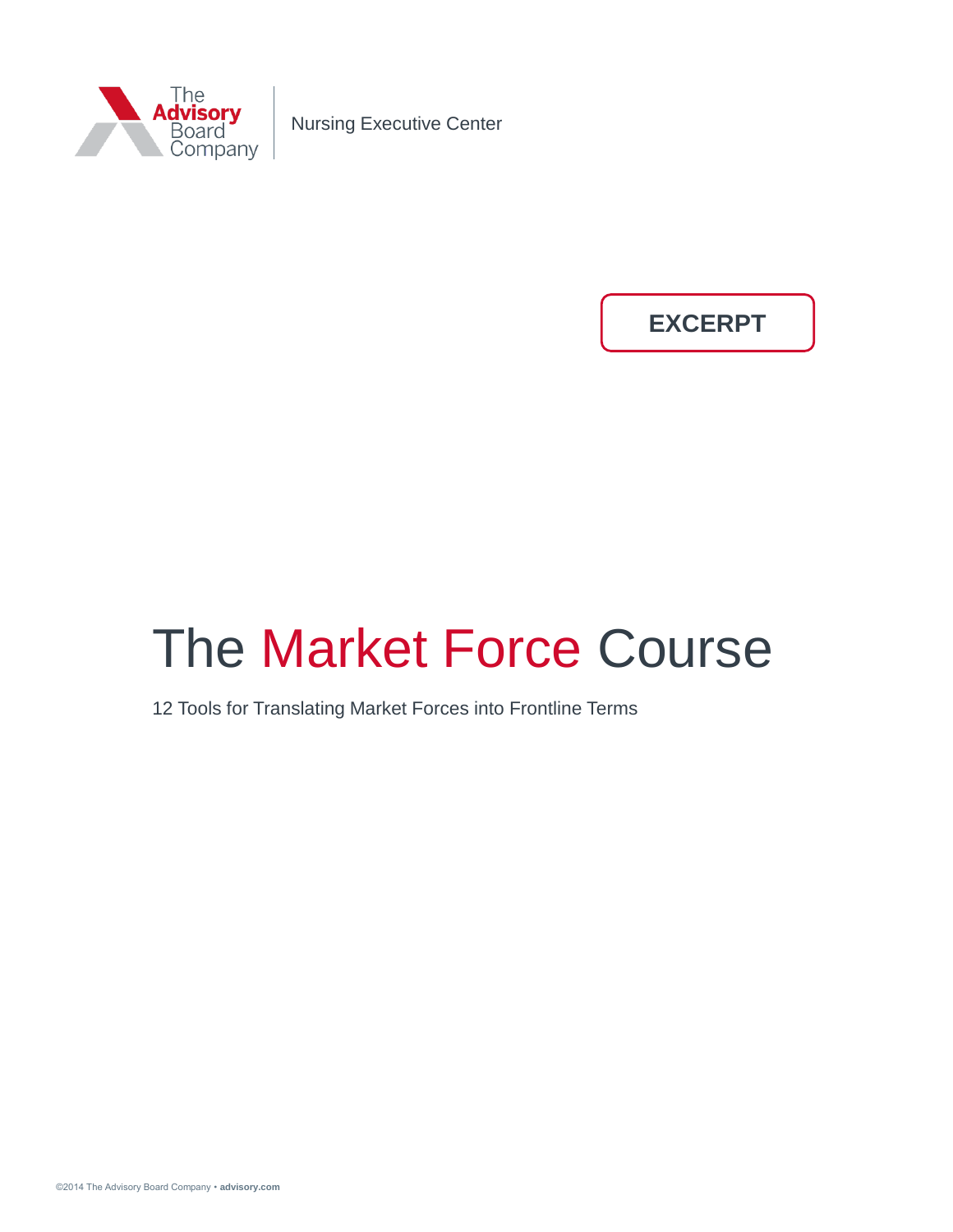# Table of Contents

### **Section I: Reinforcing Nurse Leader Knowledge**

| $\bullet$                                                         |    |  |  |  |  |  |
|-------------------------------------------------------------------|----|--|--|--|--|--|
| $\bullet$                                                         |    |  |  |  |  |  |
| $\bullet$                                                         |    |  |  |  |  |  |
| $\bullet$                                                         |    |  |  |  |  |  |
| $\bullet$                                                         |    |  |  |  |  |  |
| $\bullet$                                                         |    |  |  |  |  |  |
| $\bullet$                                                         |    |  |  |  |  |  |
| $\bullet$                                                         |    |  |  |  |  |  |
| $\bullet$                                                         |    |  |  |  |  |  |
| $\bullet$                                                         |    |  |  |  |  |  |
|                                                                   |    |  |  |  |  |  |
| <b>Section II: Translating Market Forces into Frontline Terms</b> |    |  |  |  |  |  |
| <b>Plug and Play Videos</b>                                       |    |  |  |  |  |  |
|                                                                   |    |  |  |  |  |  |
|                                                                   |    |  |  |  |  |  |
|                                                                   |    |  |  |  |  |  |
|                                                                   |    |  |  |  |  |  |
| <b>Ready-to-Use Posters</b>                                       |    |  |  |  |  |  |
|                                                                   |    |  |  |  |  |  |
|                                                                   |    |  |  |  |  |  |
| <b>Customizable Slides and Scripting</b>                          |    |  |  |  |  |  |
|                                                                   | 61 |  |  |  |  |  |
| <b>Interactive Exercises</b>                                      |    |  |  |  |  |  |
|                                                                   | 67 |  |  |  |  |  |
|                                                                   | 73 |  |  |  |  |  |
|                                                                   | 79 |  |  |  |  |  |
|                                                                   | 87 |  |  |  |  |  |

**The Market Force Course is available through the Nursing Executive Center.** 

Not a member of the Nursing Executive Center? [Schedule time](http://ns.advisory.com/NEC-Demo-2014) to speak with an expert about membership options for your organization.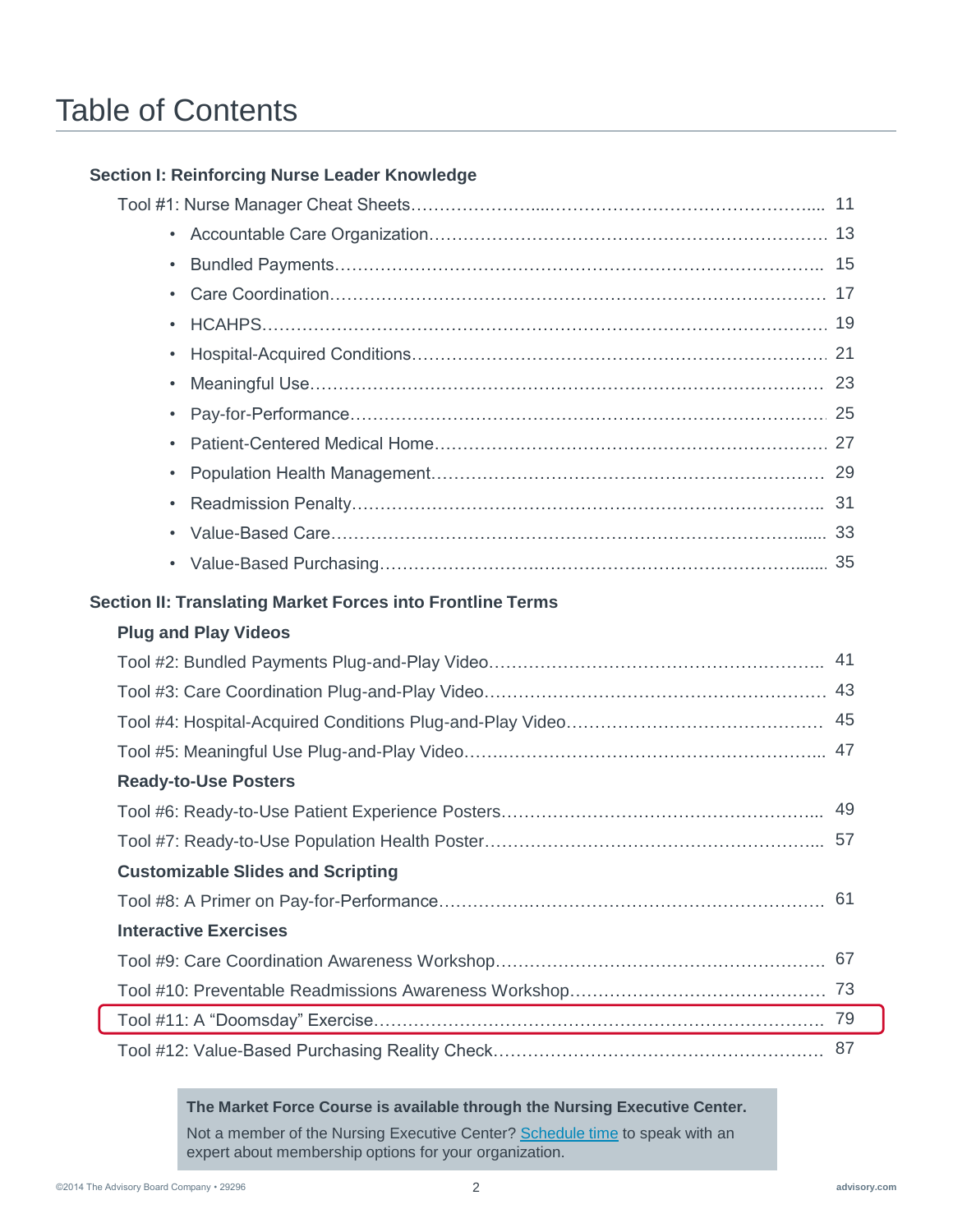# Tool #11: A "Doomsday" Exercise

## Facilitator Guide

#### **Overview**

This guide prepares leaders to facilitate an interactive exercise for frontline staff on the impact of hospital-acquired conditions by reviewing a fictional "doomsday" scenario. The goal is to demonstrate the cost of common adverse events and help frontline staff understand how adverse events often require leaders to make difficult budgetary trade-offs.

#### **Who should attend?**

Frontline caregivers who work together on a given unit or care setting. Attendees may include nurses, physicians, respiratory therapists, patient care assistants, technicians, medical assistants, etc. We recommend limiting attendance to approximately 25 participants.

#### **What's required?**

The first time you prepare for this session, you should allocate 2-3 hours to prepare the laminated poster and removable cost items. Since these items are reusable, preparation for additional sessions will require only 10-15 minutes (to review the scenario and print handouts). You should allocate one hour for each workshop.

• "Doomsday" Scenario Fictional Case Study

• "Doomsday" Worksheet, found on page 84 of this toolkit • "Doomsday" Exercise Cost List, found on page 85 of

found on page 83 of this toolkit

Materials: **Materials:** Handouts:

- Digital camera
- Laminator and laminating sheets
- Velcro dots (purchased at a craft store)
- Scissors
- Pencils (one per participant)

#### Setup

• Take a digital photo of an empty unit and/or administrative office (see the Sample "Doomsday" Laminated Unit Poster on the following page). Have the photo enlarged to fit on a 3 ft. by 5 ft. poster paper and laminated.

this toolkit

- Take digital photos of the items listed in the table of the Doomsday Exercise Cost List. An editable version can be found by visiting **advisory.com/nec/marketforcestoolkit**. Print photos of each item on card stock. Cut images out and laminate them. Apply Velcro dots to the back of each image. Affix each item to the laminated poster in advance of the session. (Select images of items included in the cost list can be found by visiting **advisory.com/nec/marketforcestoolkit**.)
- Familiarize yourself with the "Doomsday" scenario.
- Distribute the "Doomsday" Scenario Fictional Case Study, "Doomsday" Worksheet, and pencils.

#### **Recommended agenda (see following pages for facilitation details)**

- Introduce the goal of the session: 5 minutes
- Review the "Doomsday" scenario: 15 minutes
- Reveal the actual cost of specific adverse events: 15 minutes
- Make difficult trade-offs: 10 minutes
- Discussion: 15 minutes

### **Available Online**

To access this tool online please visit **advisory.com/nec/marketforcestoolkit**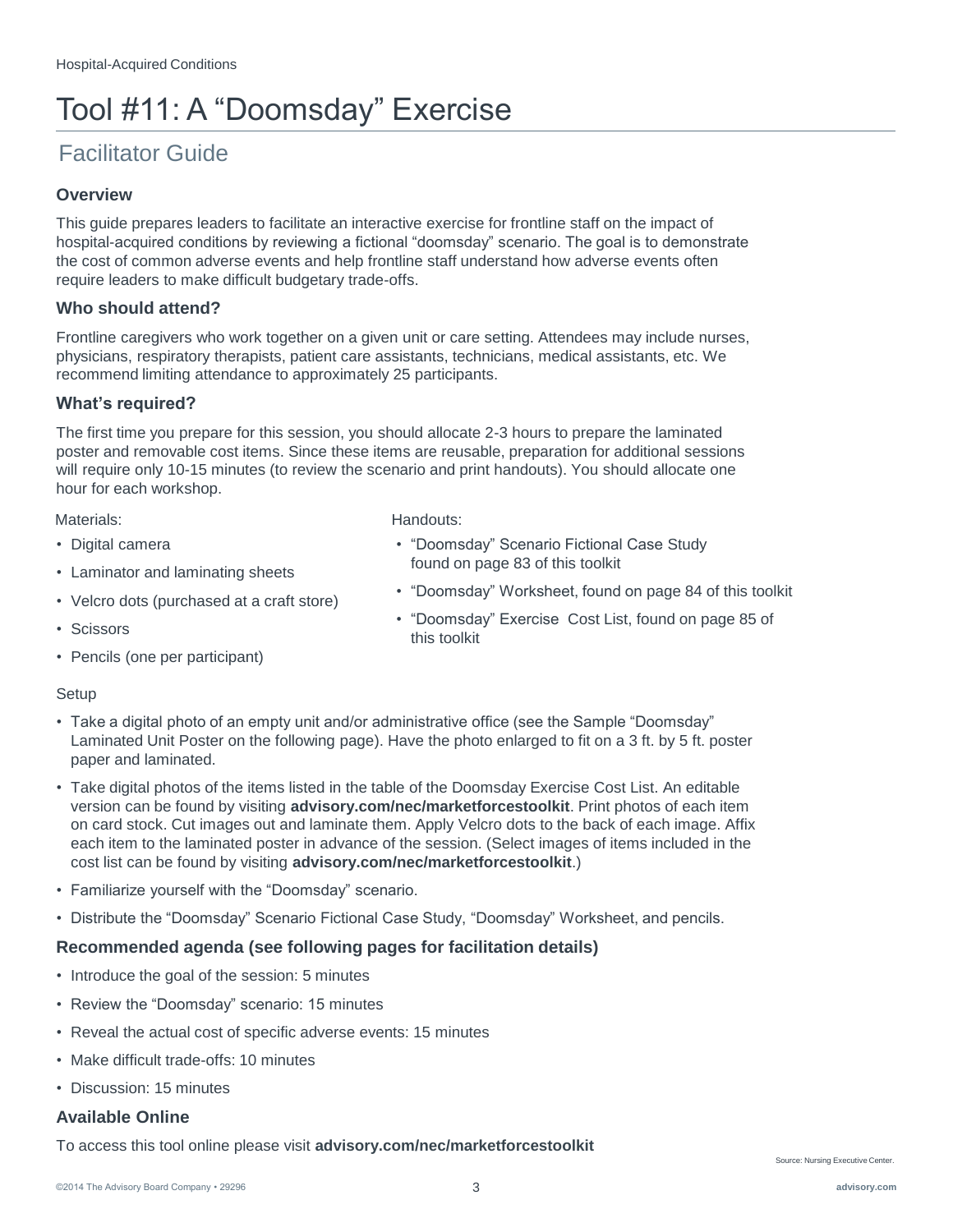# Sample "Doomsday" Laminated Unit Poster

The following image is a sample "doomsday" laminated unit poster with moveable Velcro pieces, shared by MedStar Montgomery Medical Center. You may choose to combine a unit photo with an administrative office (as shown here), or simply take a photo of an empty unit for your "doomsday" exercise magnetic board. We recommend printing the photo on 3 ft. by 5 ft. poster paper and laminating it to enable repeated use.



Source: MedStar Montgomery Medical Center, Olney, MD.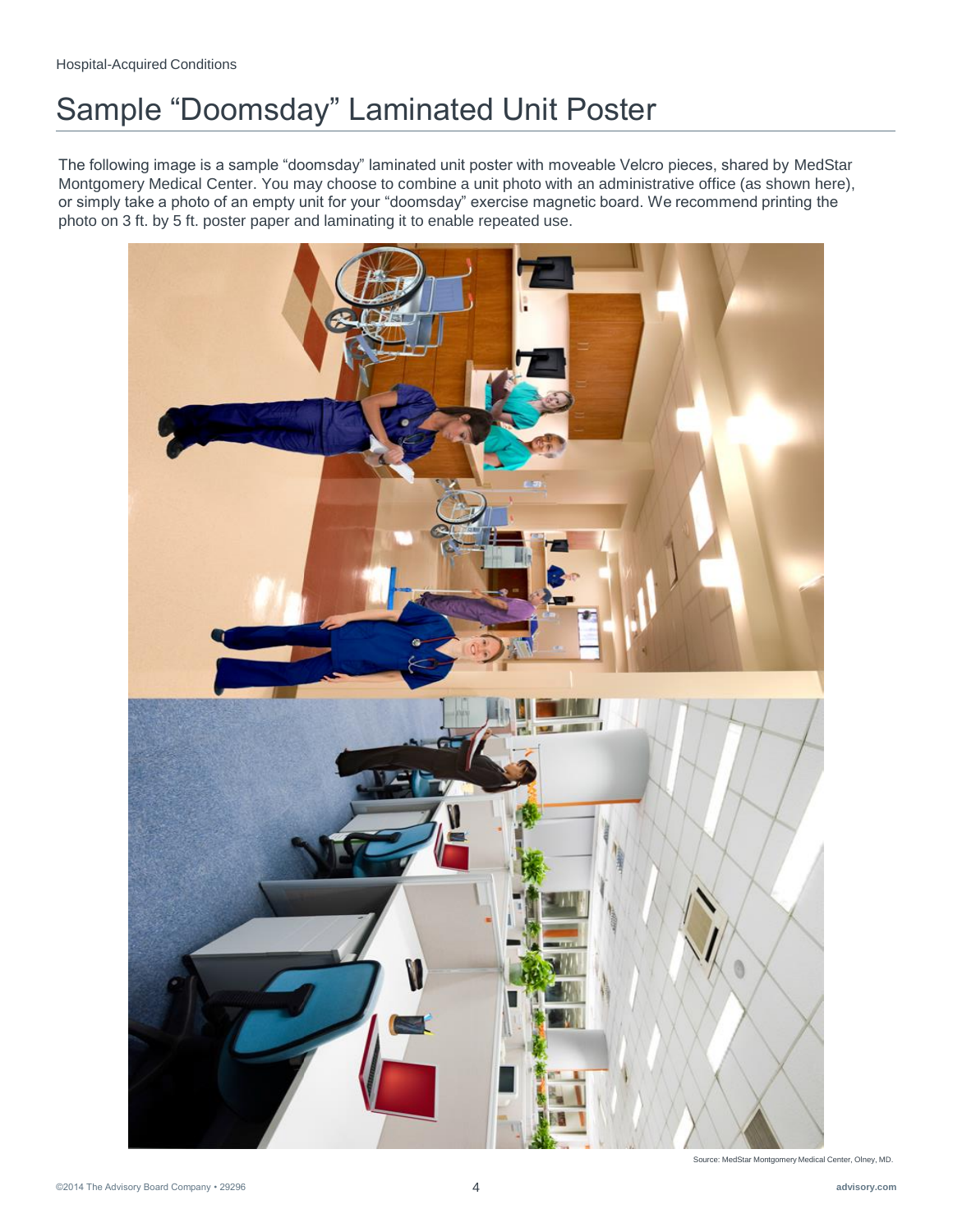# Tool #11: A "Doomsday" Exercise

# How to Run the Workshop

### 1 **Introduce the goal of the session (5 minutes)**

Key points to include:

- The goal of this exercise is to understand the impact of hospital-acquired conditions on our patients and the financial health of our organization.
- The case we are about to review is a fictional scenario. You'll note that it's an extreme example. While the events in the example wouldn't normally happen to a single patient, the events happen to different patients in our hospital on a regular basis.

#### 2 **Review the "Doomsday" Scenario (15 minutes)**

Review the "Doomsday" Scenario Fictional Case Study with the group. As the facilitator, you can either read the case study aloud or have participants take turns reading different sections of the scenario.

- Note that the cost of each event may not match the cost for your specific organization. The values provided are meant to represent the costs incurred by common hospitalacquired conditions. These values are for teaching purposes only.
- Instruct participants to follow along as the group reviews the case. Each time an event occurs in the case study (indicated by bold formatting and a number), participants should estimate how much they think the event costs their hospital. Ask them to write their estimate in the boxes corresponding with the numbers in the scenario on the worksheet provided. Do not stop to discuss each adverse event. Rather, ask participants to write down their estimates silently.

### 3 **Reveal the actual cost of adverse events (15 minutes)**

Ask participants: Does anyone want to guess what they think a \_\_\_\_\_\_\_\_\_ costs?

After hearing responses from one or two participants, reveal the actual cost of the event to the group. Estimated costs are shown in the box below. Ask participants to write the correct cost values in their worksheet. Repeat this step for each of the six events in the scenario.

| <b>COST OF "DOOMSDAY" SCENARIO EVENTS</b> |                                      |                         |                                  |                         |                                   |                                    |  |  |
|-------------------------------------------|--------------------------------------|-------------------------|----------------------------------|-------------------------|-----------------------------------|------------------------------------|--|--|
|                                           |                                      | $\overline{\mathbf{2}}$ | $\mathbf{3}$                     | $\overline{\mathbf{4}}$ | 5 <sup>1</sup>                    | 6                                  |  |  |
| <b>Avoidable</b><br>Event:                | <b>Observation Unit</b><br>Admission | Patient<br>Fall         | <b>Central Line</b><br>Infection | Pressure<br>Ulcer       | <b>Urinary Tract</b><br>Infection | Clostridium<br>Difficile Infection |  |  |
| Cost:                                     | \$3,000                              | \$10,000                | \$54,000                         | \$3,000                 | \$44,000                          | \$7,000                            |  |  |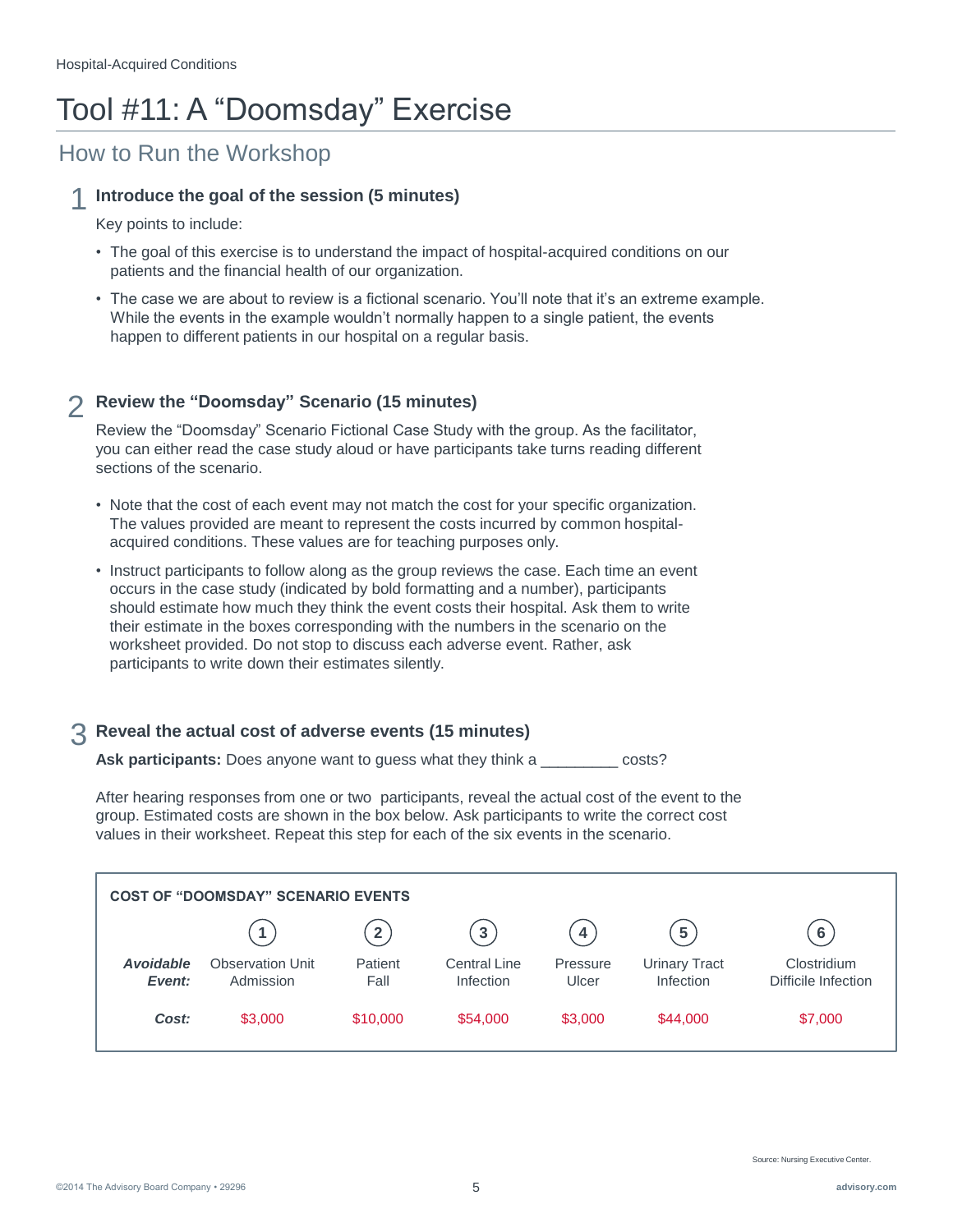# Tool #11: A "Doomsday" Exercise

### 4 **Make difficult budgetary trade-offs (10 minutes)**

Ask participants to turn their attention to the laminated unit poster, populated with removable cost items normally found on the unit (and/or administrative office).

- Explain that as a result of the hospital-acquired conditions that Laura experienced in the "doomsday" scenario, we'll have to cut the additional costs from the unit's budget.
- Distribute the "Doomsday" Exercise Cost List and briefly explain that it shows the costs of common items normally included in their unit's budget.

### **Ask participants: What would you cut?**

*Remind participants that this is an exercise, and clarify that you are not asking them to propose actual changes to your unit's budget.*

- Starting with the first event on the worksheet, ask a participant to volunteer to remove the items from the unit poster they would choose to cut from the budget that equals the cost of the avoidable event.
- Repeat this step for each of the six events.

### **Closing Discussion Prompts**

Ask participants to **consider the trade-offs they made**. Invite discussion by asking probing questions:

- Did you find it difficult to choose which items we should cut?
- What are some of the things you can do to prevent hospital-acquired conditions?
- What do you think are our best opportunities to reduce our hospital's rates of hospital-acquired conditions?
- What are some of the resources available to help us address these opportunities?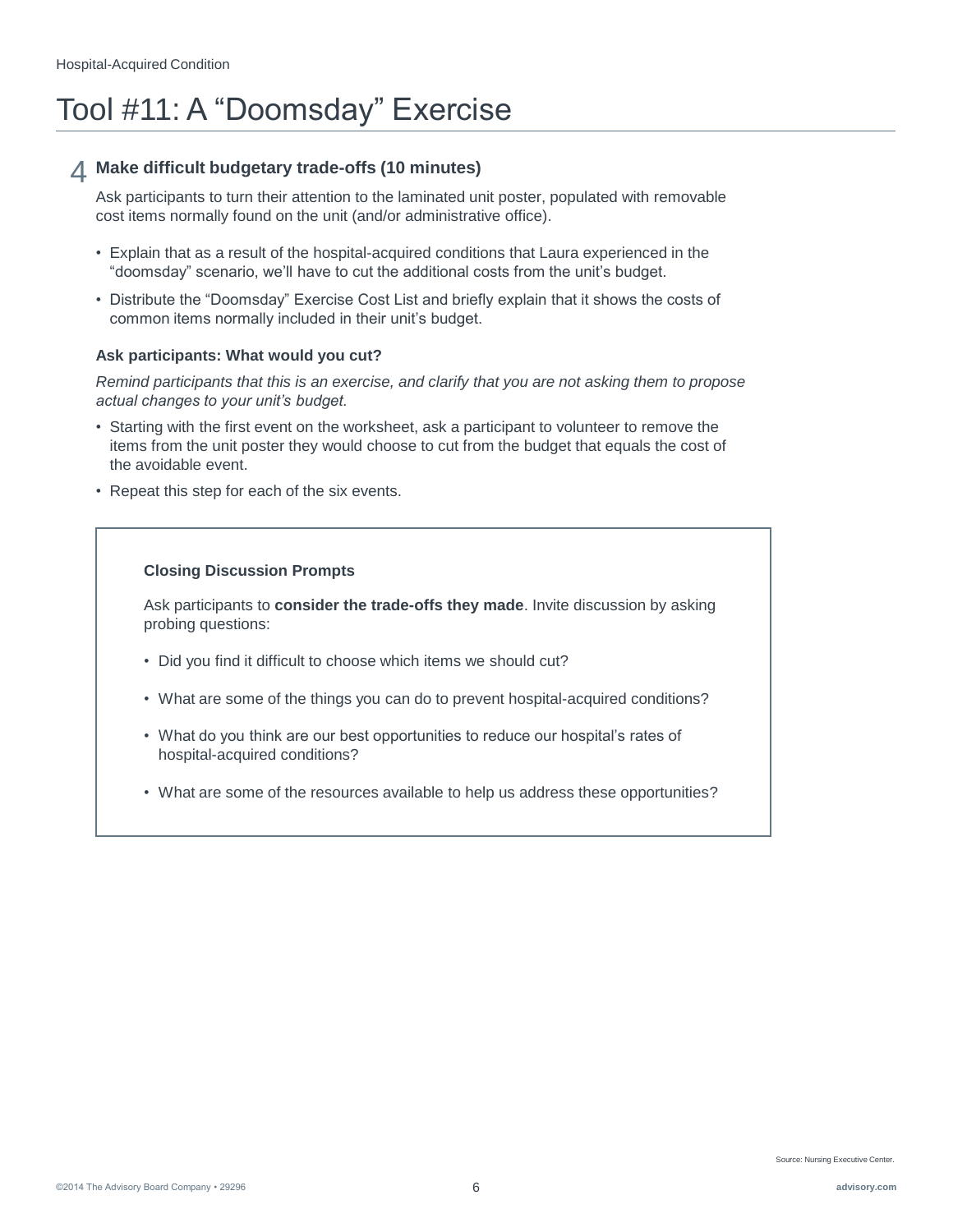# A "Doomsday" Scenario Fictional Case Study

Listed on this page is a fictional "doomsday" scenario, in which a patient experiences multiple hospital-acquired conditions during her hospital stay. Review the scenario together with your workshop facilitator. Each time a preventable event occurs, estimate what you think this event costs.

- On Tuesday, Laura, a 60-year-old female visits the blood transfusion center as follow-up treatment for ovarian cancer. She experiences a syncopal episode with a near fall. The rapid response team is called. Laura is stabilized and taken to the ED.
- Laura's port site post-fall tubing is pulled and dressing dislodged with port exposed. The port site is not redressed.
- The care team decides to place Laura **in the observation unit (1)** for further evaluation. Clinicians on the observation unit are not aware of her previous near fall in the infusion center and allow Laura to opt out of using the bed alarm.
- Laura **subsequently falls (2)** during the late evening on evaluation and suffers a crack of the femoral head. She is transferred to an inpatient unit and scheduled for an open reduction internal fixation (ORIF); physicians are unable to operate until her cardiac condition is stable.
- Laura has several other comorbidities to consider. She is very thin, with fragile skin, diabetic, has high blood pressure, and is malnourished. It is difficult to turn Laura to the side due to pain when she is moved. She is maintained on Accumax mattress, rather than the P500 (a special surface to prevent pressure ulcers).
- Day 3: Laura goes to the OR. A Foley catheter is inserted. Laura's temperature is elevated to 101º post-op. Blood cultures are drawn and later report pseudomonas. Laura has a **central-line associated blood stream infection (CLABSI) (3).**
- Day 5: Laura is seen during the prevalence survey and has **a pressure ulcer on her sacrum (4).** There is no documentation on Laura's chart as to padding during the OR or PACU time. Staff report that she is difficult to turn due to pain and would not stay on her side. The Foley catheter is noted and discontinued at this time.
- Day 8: Laura's fever spikes again to 103 $\degree$  with chills and slight confusion. Urine and wound cultures are collected. She is placed on broad-spectrum antibiotics. Culture results show klebsiella in urine, a **catheter-associated urinary tract infection (CAUTI) (5).**
- Day 11: Laura experiences multiple episodes of foul smelling diarrhea. Clostridium difficile (C-diff) of stool is ordered. **C-diff results are positive (6).**
- Day 13: Laura is transferred to inpatient rehab. The report from the rehab facility says that she has a stage III pressure wound with 50% slough.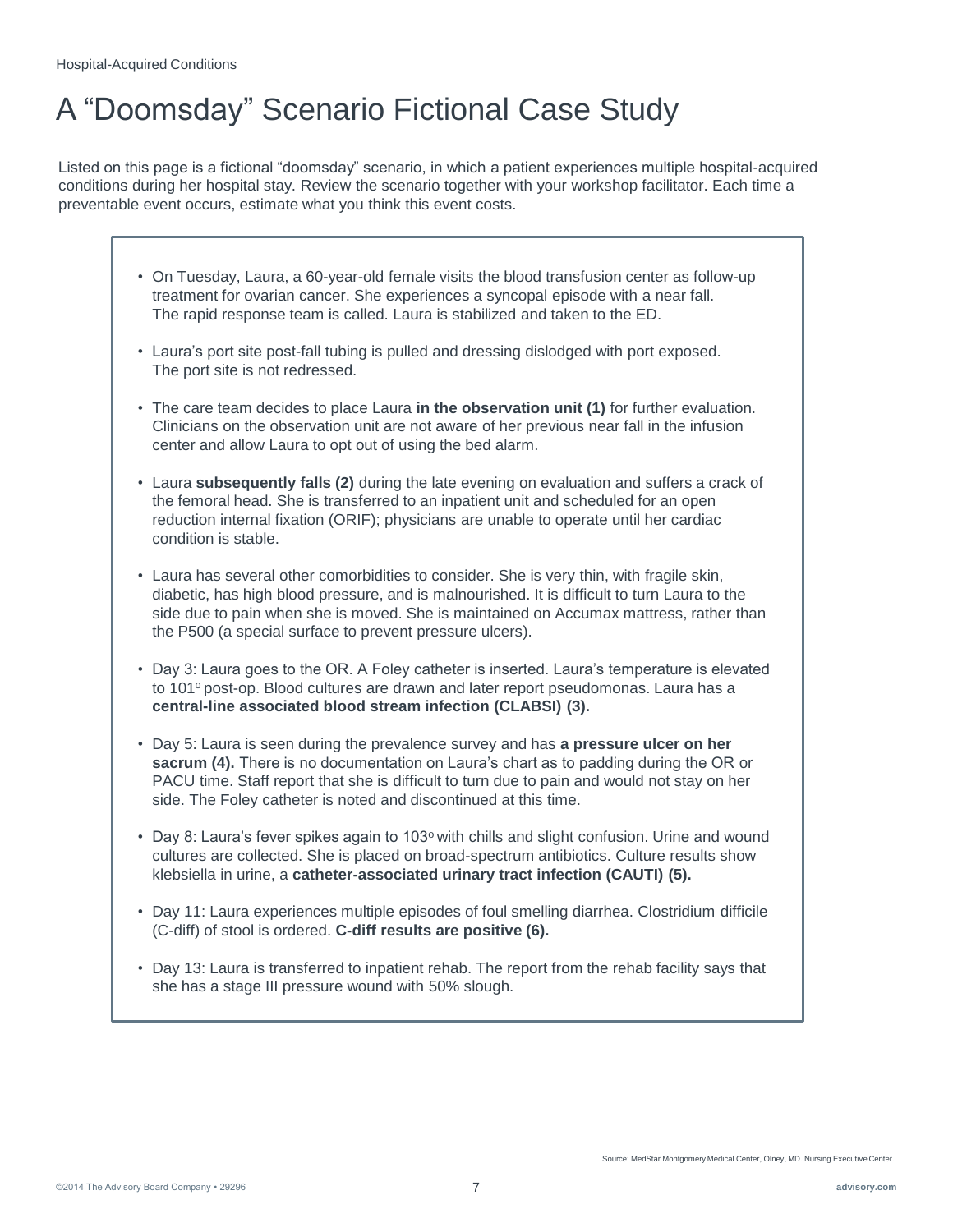# A "Doomsday" Scenario Worksheet

# Laura's 13-Day Length-of-Stay